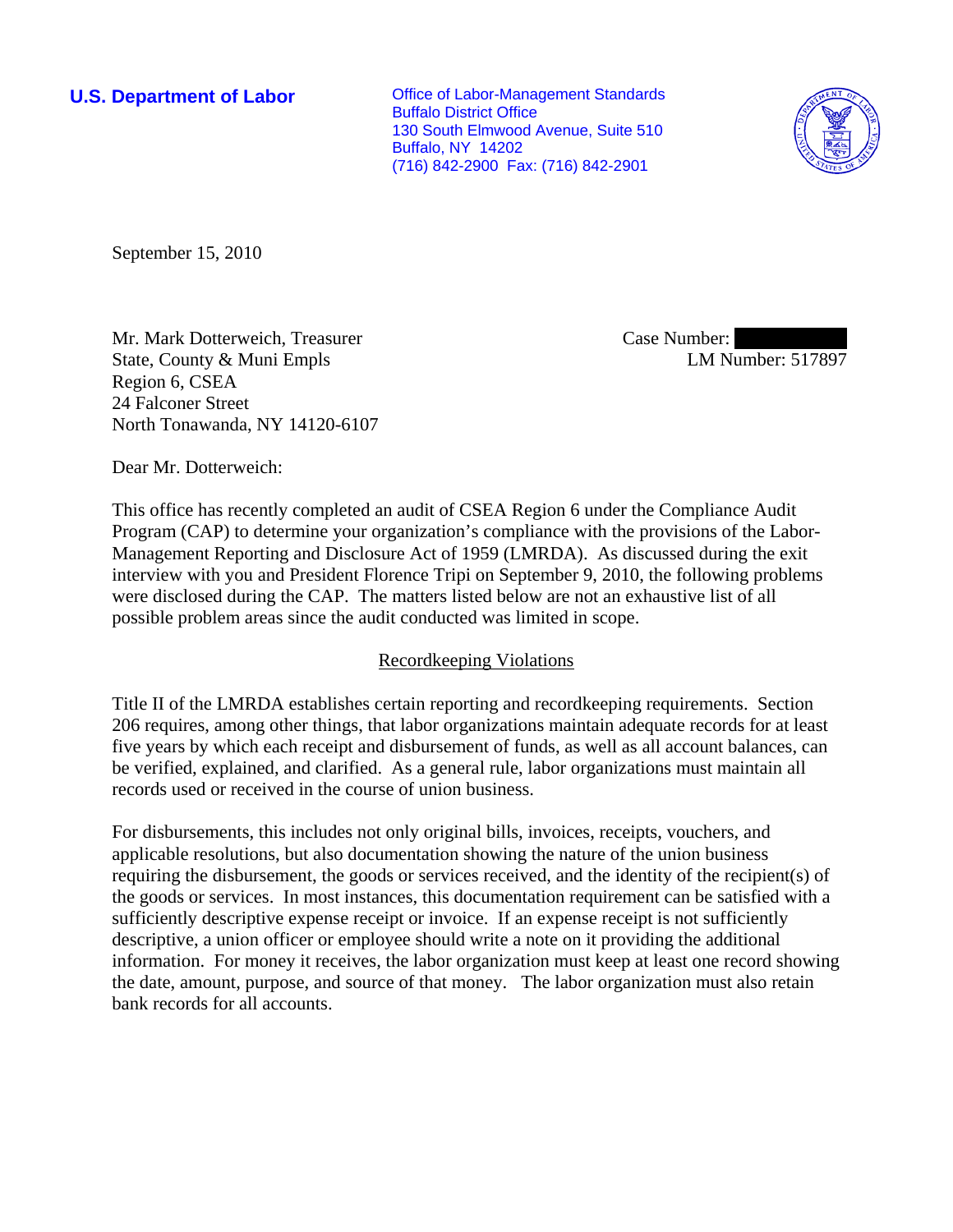The audit of Region 6's 2009 records revealed the following recordkeeping violations:

1. Meal Expenses

Region 6 did not maintain itemized receipts for meal expenses totaling at least \$712. The union must maintain itemized receipts provided by restaurants to officers and employees. These itemized receipts are necessary to determine if such disbursements are for union business purposes and to sufficiently fulfill the recordkeeping requirement of LMRDA Section 206.

The Region's records of meal expenses also did not always include written explanations of union business conducted or the names and titles of the persons incurring the restaurant charges. For example, a reimbursement of \$497 to President Florence Tripi for a meal was not supported with an itemized meal receipt or names of individuals present. Union records of meal expenses must include written explanations of the union business conducted and the full names and titles of all persons who incurred the restaurant charges. Also, the records retained must identify the names of the restaurants where the officers or employees incurred meal expenses.

2. Reimbursed Auto Expenses

Region officers and employees who received reimbursement for business use of their personal vehicles did not retain adequate documentation to support payments to them. Specifically, the Region did not require those receiving mileage reimbursements to identify the specific starting and ending locations traveled to and from.

The Region must maintain records which identify the dates of travel, locations traveled to and from, and number of miles driven. The record must also show the business purpose of each use of a personal vehicle for business travel by an officer or employee who was reimbursed for mileage expenses.

3. Source of Receipts

The Region many times did not record in its receipt records the source of the receipt. For example, the income register would list a general entry of "Region Dues" or "Various" in the source column. Union receipts records must include an adequate identification of all money the union receives. The records should show the date and amount received, and the source of the money.

Based on your assurance that Region 6 will retain adequate documentation in the future, OLMS will take no further enforcement action at this time regarding the above violations.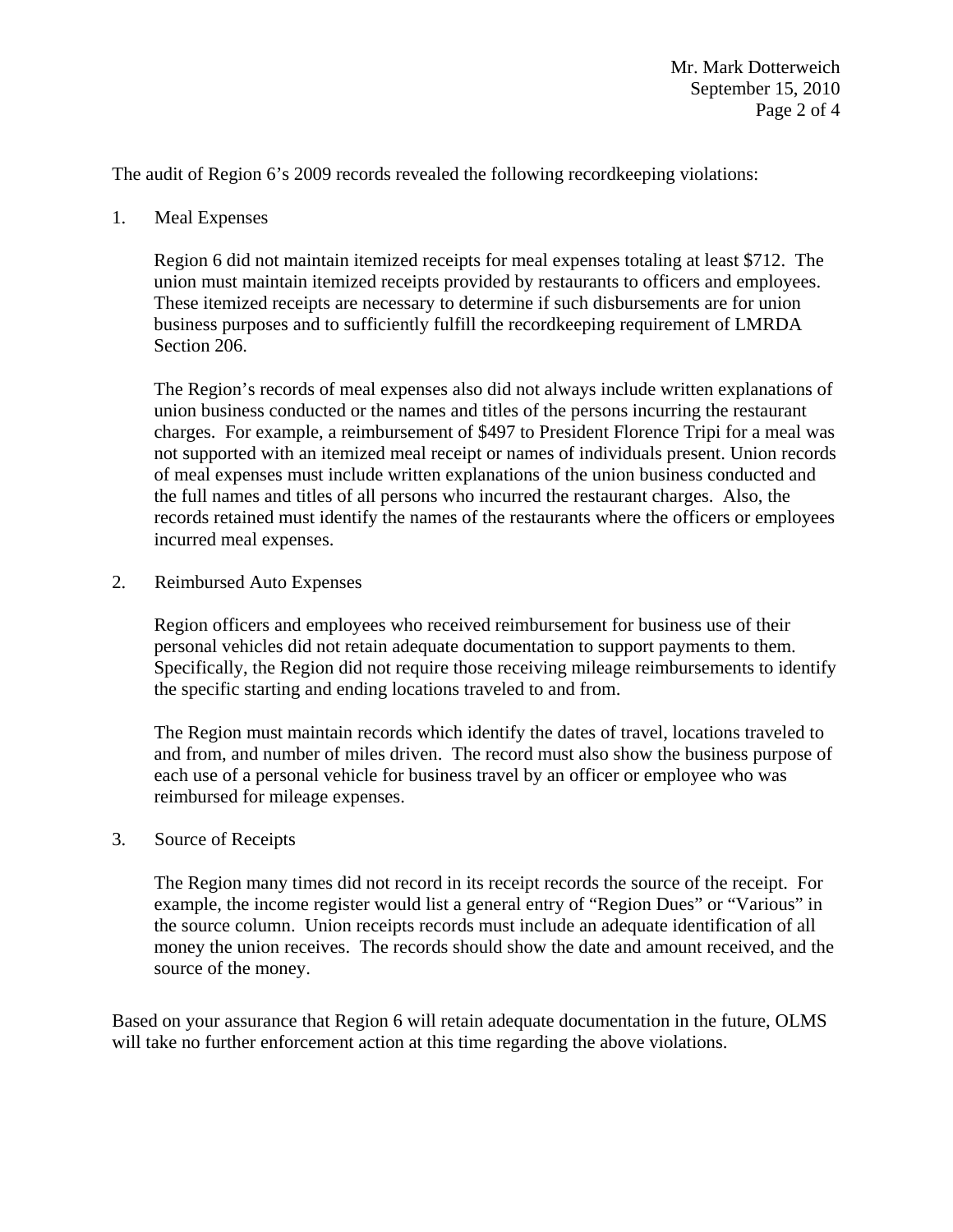Mr. Mark Dotterweich September 15, 2010 Page 3 of 4

## Reporting Violations

The audit disclosed a violation of LMRDA Section 201(b), which requires labor organizations to file annual financial reports accurately disclosing their financial condition and operations. The Labor Organization Annual Report (Form LM-2 / LM-3) filed by CSEA Region 6 for fiscal year ending September 30, 2009, was deficient in the following areas:

1. Disbursements to Officers (LM-3)

Region 6 did not include some payments to officers totaling at least \$6,508 in the amounts reported Item 24 (All Officers and Disbursements to Officers). For example, payments for meals and honorariums were not reported in Item 24, Column E (Allowances and Other Disbursements). It appears the union erroneously reported these payments in Item 54 (Other Disbursements).

The union must report most direct disbursements to Region 6 officers and some indirect disbursements made on behalf of its officers in Item 24. A "direct disbursement" to an officer is a payment made to an officer in the form of cash, property, goods, services, or other things of value. See the instructions for Item 24 for a discussion of certain direct disbursements to officers that do not have to be reported in Item 24. An "indirect disbursement" to an officer is a payment to another party (including a credit card company) for cash, property, goods, services, or other things of value received by or on behalf of an officer. However, indirect disbursements for temporary lodging (such as a union check issued to a hotel) or for transportation by a public carrier (such as an airline) for an officer traveling on union business should be reported in Item 48 (Office and Administrative Expense).

2. Disbursements to Employees

The Region did not include some payments to employees in Item 46 (Disbursements to Employees) totaling at least \$1,860. The region must report most direct and indirect disbursements to Region employees in Item 46, less deductions. This includes disbursements to individuals other than officers who receive payments for work performed or expenses incurred, including mileage. It appears the union reported these payments in Item 54 (Other Disbursements).

I am not requiring that Region 6 file an amended LM report for 2009 to correct the deficient items, but Region 6 has agreed to properly report the deficient items on all future reports it files with OLMS.